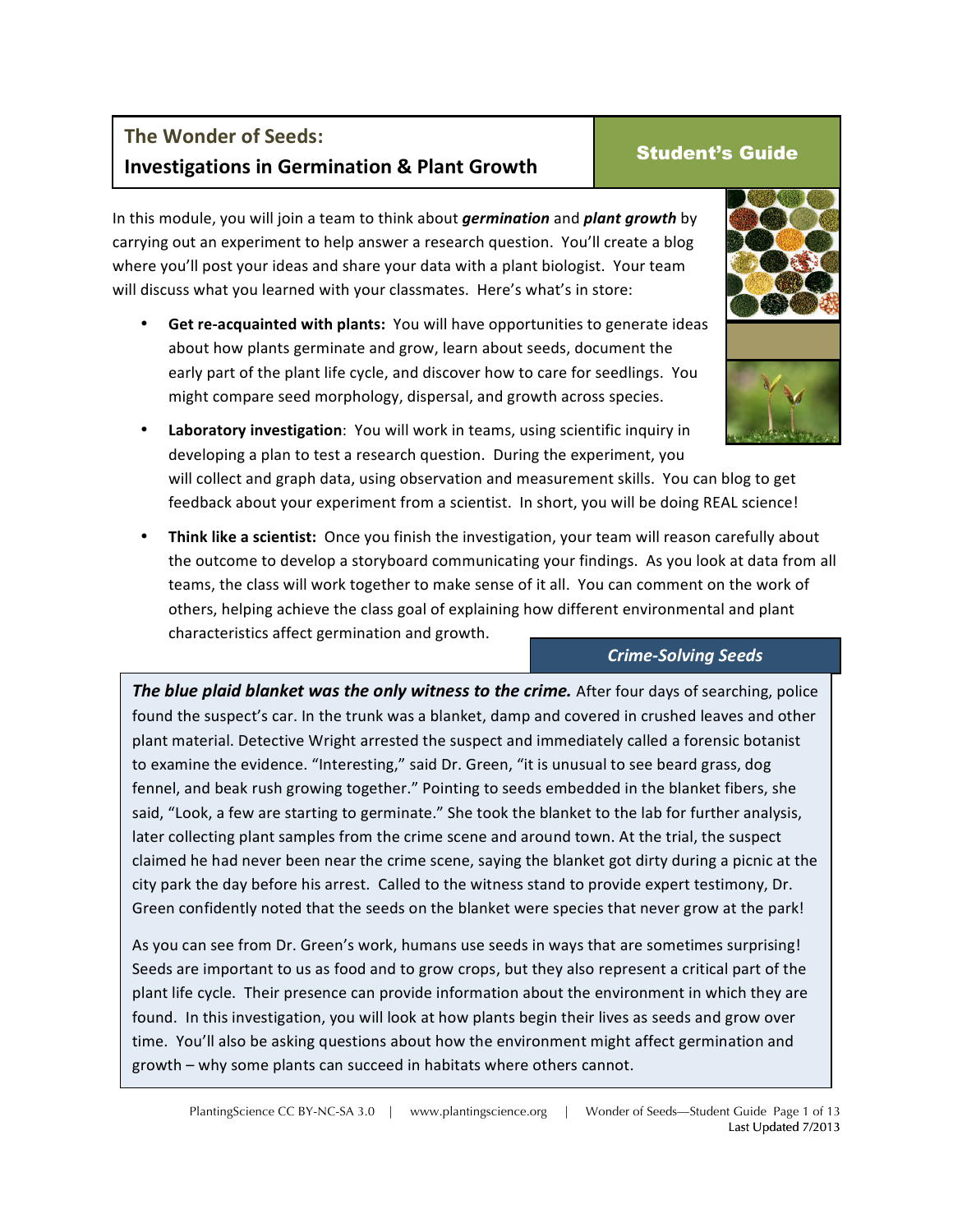# **<sup>A</sup> PlantingScience Resource** Background: Seed Germination and Plant Growth

#### What is a seed?

A seed is a ripened *ovule* of a fertilized flower. All seeds contain a diploid *embryo* and a food supply. Most have a protective outer *seed coat* that encloses the embryonic root or *radicle*, the *hypocotyl* or embryonic stem, and one or more seed leaves called *cotyledons*. The number of cotyledons differs based on the plant species. In *gymnosperms* such as pines or ginkgoes, the number of cotyledons is variable. Angiosperms, or flowering plants, may contain one cotyledon, as found in *monocots* like oats, tulips, and onions, or two cotyledons. Plants of the latter type are informally called *dicots*, but this group actually consists of *eudicots* ("true dicots") such as beans and sunflowers, as well as *basal angiosperms* like magnolias and water lilies. Dicot seeds store their energy reserves in their cotyledons. Monocots store their energy reserves, which are usually high in starch, in a separate *endosperm*. Certain monocots, like corn or wheat, have their seed coats fused to part of the ovary wall to form structures called *grains* or *cereals*.

Seed variation can be dramatic. The smallest seeds, from plants in the orchid family, are as small as dust particles, while the world's largest, the double coconut in the palm family, weighs up to 40 pounds. Seeds also vary in their mode of *dispersal*, that is, how they are spread from a parent plant into the environment. Maple seeds have a wing-like shape and can be carried by winds. Many seeds are found on the surface of or buried deep inside fruits like strawberries or blueberries. Animals that eat these fruits disperse the seeds in their feces, contributing nutrients to the seed's new environment. Cockleburs have hooks to "hitch a ride" on fur or clothing, eventually getting pulled off elsewhere.

#### *How Does Germination Work?*

After dispersal, seeds remain inactive, or *dormant*, until environmental conditions are favorable for germination and growth. Sometimes this phase can continue for quite a long time. Seeds might get eaten or infested with harmful microbes, eventually killing them, but even old seeds might germinate when the conditions are right. Would you be surprised if a seed germinated after 200 years of dormancy? What about after 2,000 years? 32,000? Scientists have germinated seeds of all three ages!



The first step in germination, *imbibition*, occurs when a dry seed absorbs water and begins to swell. Water softens the seed coat, allowing moisture to seep into the seed more deeply. Water then activates enzymes in the embryo, and it becomes metabolically active, using its stored food supply to fuel early growth. The root sprouts first, pushing out of the softened seed coat and growing downward as it responds to gravity. The stem and cotyledons then sprout, growing toward the sun and shedding the seed coat. As cells in the root and shoot tips, or *apical meristems*, divide and differentiate, the stem elongates and the roots grow deeper in a process called *primary growth*.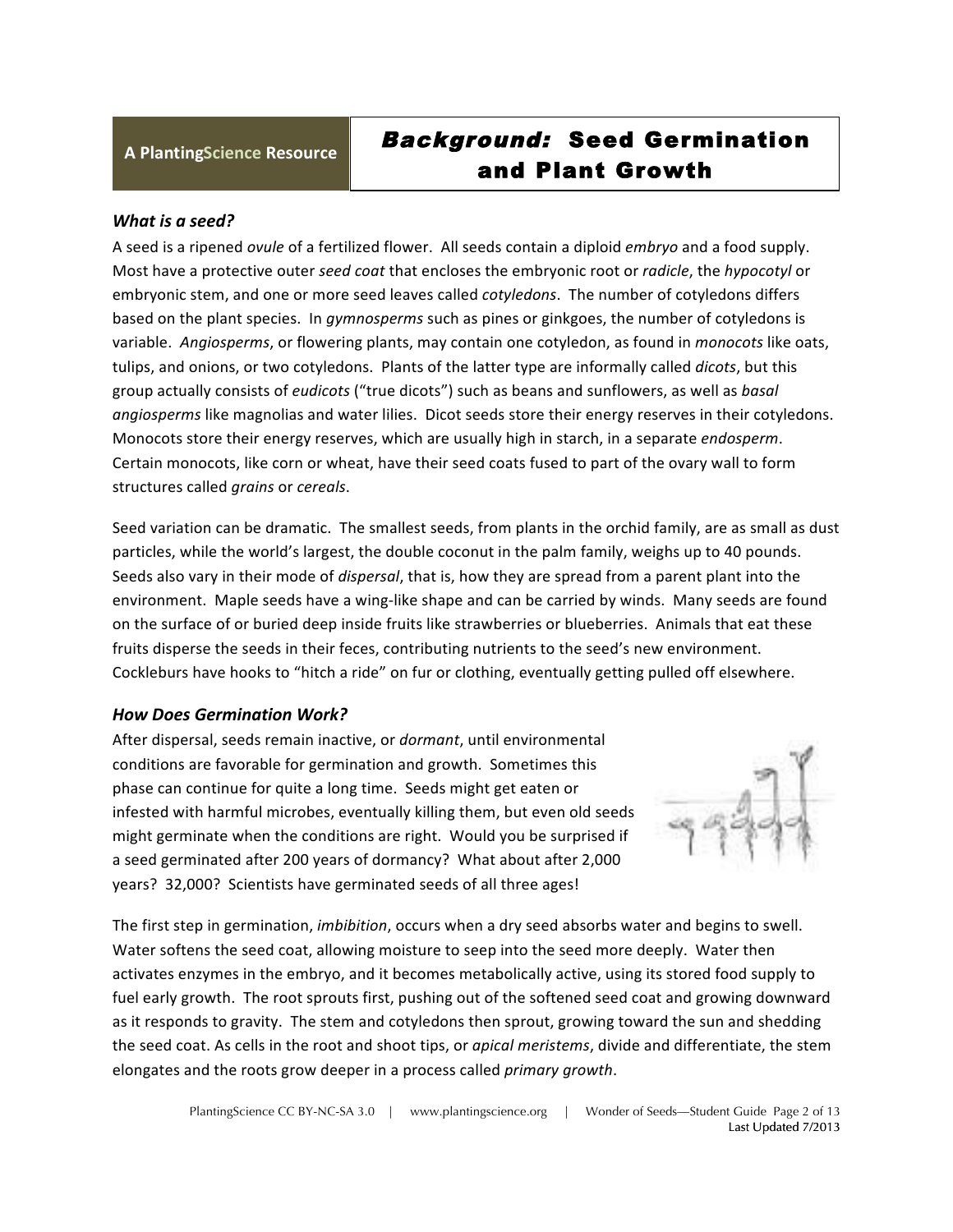#### *What Helps Seedlings Grow?*

As a seedling's shoot reaches sunlight, it begins to photosynthesize, allowing it to continue growing once the seedling's stored food is used up. If not enough sunlight is available for a seedling to produce its own food, it may die once its reserves are used up.

Different plant species are adapted to different *habitats*. Think of the great variety of environments where plants are found: mountains, deserts, woodlands, lakes, and rain forests. A plant's genetic makeup influences when it reproduces, germinates, and grows, and how it responds to external factors



like temperature, moisture, and light. The environmental conditions favorable for one plant species are not necessarily favorable for others. Similarly, different kinds of seeds respond in different ways to a given environmental factor and can remain dormant for different periods.

Gardeners often modify the environment for the seeds and plants they are growing to provide them with the best possible environment for that species. For example, the photo at left shows plants growing in a cold frame. Light can enter the box through the clear, glass walls, but when spring, fall, or (in southern climates) winter temperatures are cold enough to harm the plants, the lid can be closed to help trap heat from the sunlight. When the temperatures are warm again, a gardener can leave the lid open or remove the plants from the box and place them outside.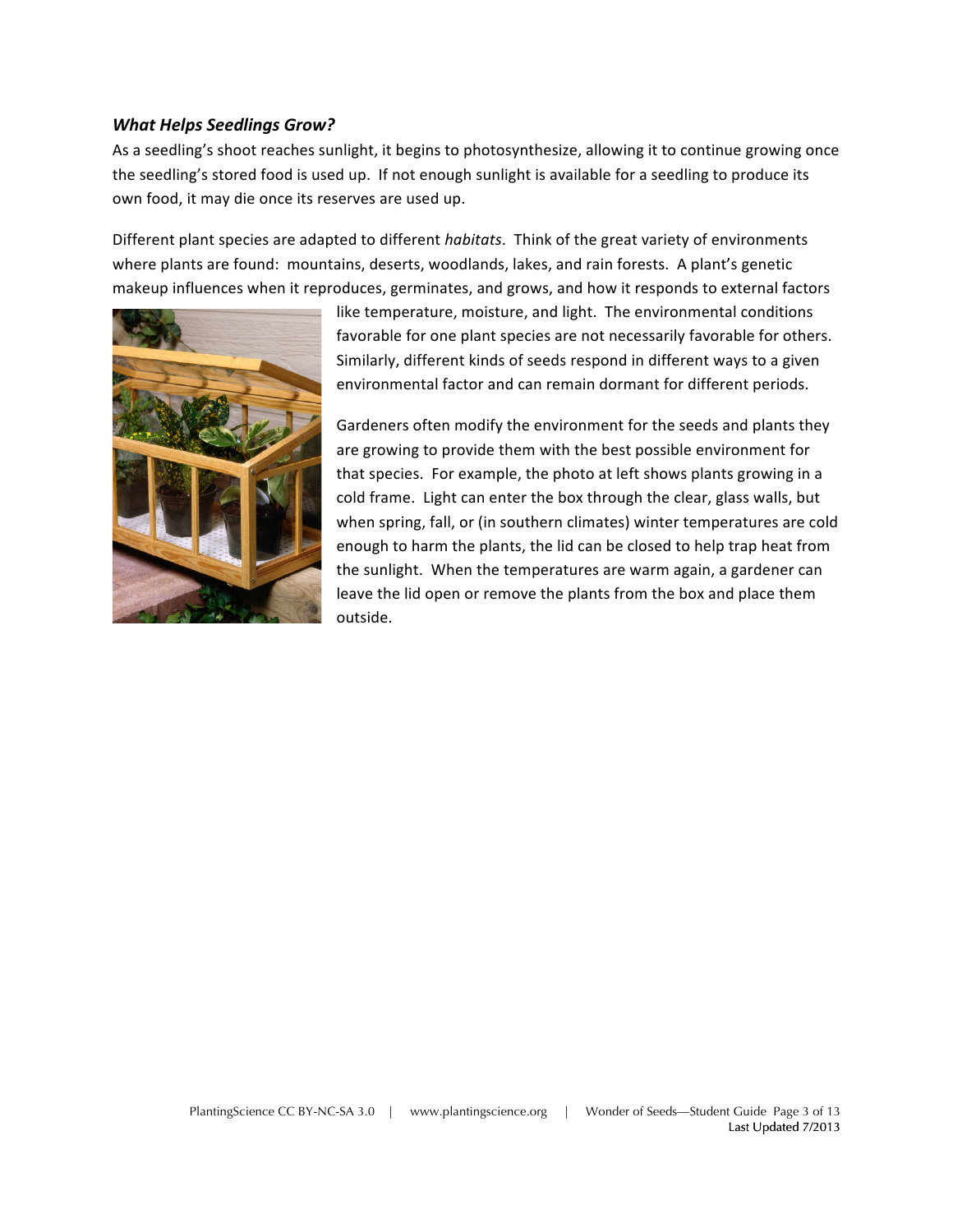

# How Might a Seed's Environment Influence its Germination and Growth?

In this investigation, you will examine how a seed's germination and subsequent growth are influenced by environmental variables using scientific inquiry. Scientific inquiry is a special case of inquiry that relies on understanding basic concepts to ask a testable research question. Testing a question in an experiment provides data to help scientists understand whether their ideas based on their background knowledge about a biological process are accurate. In an ideal situation, the result of an experiment generates new knowledge and new questions, regardless of whether or not a scientist's initial ideas were accurate. Scientific inquiry is a cycle that never ends – one good question leads to many more!

#### *Is* my inquiry guided or open?

In a guided inquiry, your teacher will assign a research question to the entire class. Each team will come up with a way to test that question by designing an experiment. In an **open** inquiry, your class will discuss some broad questions, but your team will brainstorm and choose its own research question before designing the experiment. For the open inquiry, begin with *Step 1A*. Both inquiry types are the same for *Step* 1B and beyond.

#### *Step 1A.* (**OPEN**) *Brainstorm* a Research Question.

Inquiry begins by looking carefully around you and wondering about what you see. Once you see something interesting, you naturally want to find out more about it. At this point in the inquiry cycle, all questions are good questions! What do you want to investigate -- the beauty and biology of variation, the fun of physiology, the effect of environment?

Use the **Student Roadmap through an Investigation's** "Research Question" to help you and your team come up with your own research question. The main requirements are that your question must be (a) testable using one or more investigations and (b) related to germination or seedling growth. Your teacher might ask you to focus *only* on one of the biological processes. The **Brainstorming Page** worksheet is a handy way to get your ideas down on paper. To finalize a question you select for study, talk your ideas over with your mentor, and perhaps share your About Our Research Question worksheet.

Selecting a question that can be answered through investigation gets easier with experience. Why questions are really difficult to answer, but *how, what, when*, and where kinds of questions are more testable. Some testable questions past **PlantingScience** teams have asked about germination and plant **growth** are: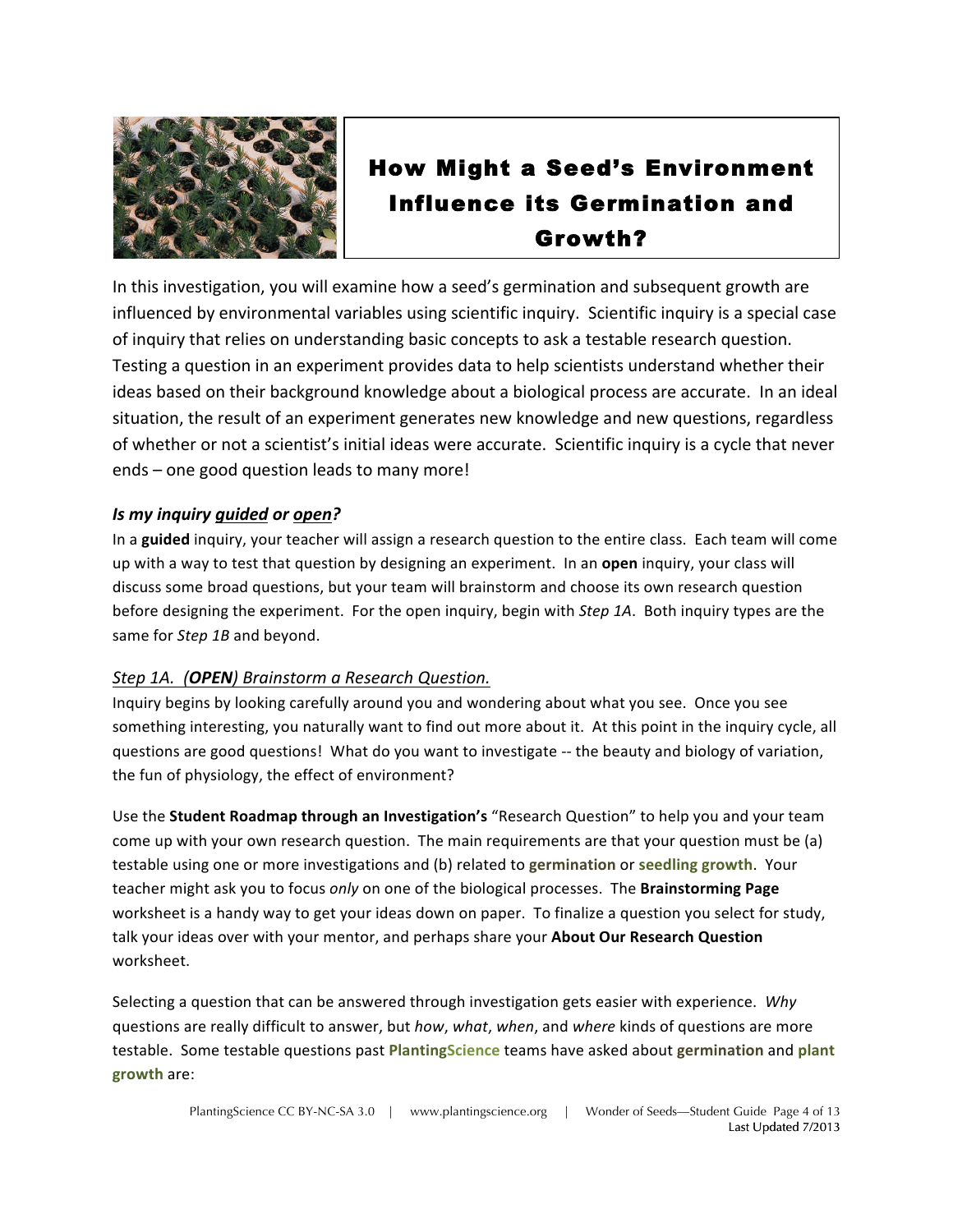- What is the effect of fire on seed **germination?**
- **Does the color of clover seed affect the** seeds' germination success?
- **How does soil salinity impact seed germination?**
- Will seedlings grow better under sunlight or under a lamp?
- **How does gravity affect plant growth?**
- How does plant growth medium (e.g., soil, hydroponics, sand) affect seedling **growth?**

#### *Step 1B.* Understand the research question and what it means to test it.

Spend a few minutes considering what your research question means. For example, suppose your class will be studying the question: **Do monocots and eudicots germinate at different rates?** 



First, it may help to focus on the *tricky or vague* parts of the question. In this case, what is meant by "germinate"? What happens during germination? Does it look different for monocots and eudicots? Second, what does "rate" mean - is it the percentage of seeds that germinate or the amount of time each seed needs to germinate? Answering such questions will help later, in *Step 2*.

Next, your team can also describe its *background knowledge*. Do you know many examples of monocots and eudicots? If so, where did that knowledge come from? If not, you should spend some time learning which plants fit into each category. What trustworthy sources of information can help?

Finally, come up with ideas about *what is happening* in the biological process. Why do you think the two types of seeds may germinate at different rates, or at the same rate? You may wish to develop a *working model* of the biological process in the question. Completing the About Our Research Question worksheet can help you clarify your thinking.

#### *Step 2. Design your experiment.*

The goal here is to decide on the best approach for testing your research question. Use the **Student Roadmap through an Investigation's** "Planning your Study" for guidelines, and fill out the Experimental **Design** worksheet to keep track of your team's *experimental design*. Along with the worksheet(s) from *Step 1*, this will be part of your *research plan*. Your team should ask itself:

- Which *independent variable(s)* will we change, and which conditions will we keep constant?
- What are we going to observe, measure, or count what will the *dependent variable(s)* be?
	- o Will we record *qualitative* data, such as seed color or texture?
	- o Will we record *quantitative* data, such as root length or percentage of seeds that germinate?
	- $\circ$  What kinds of tables or graphs do we want to create at the end of the experiment?
- Are there considerations specific to the biological process we plan to test?
	- $\circ$  For example, what are possible benchmarks for germination? Which one is the best for our goals?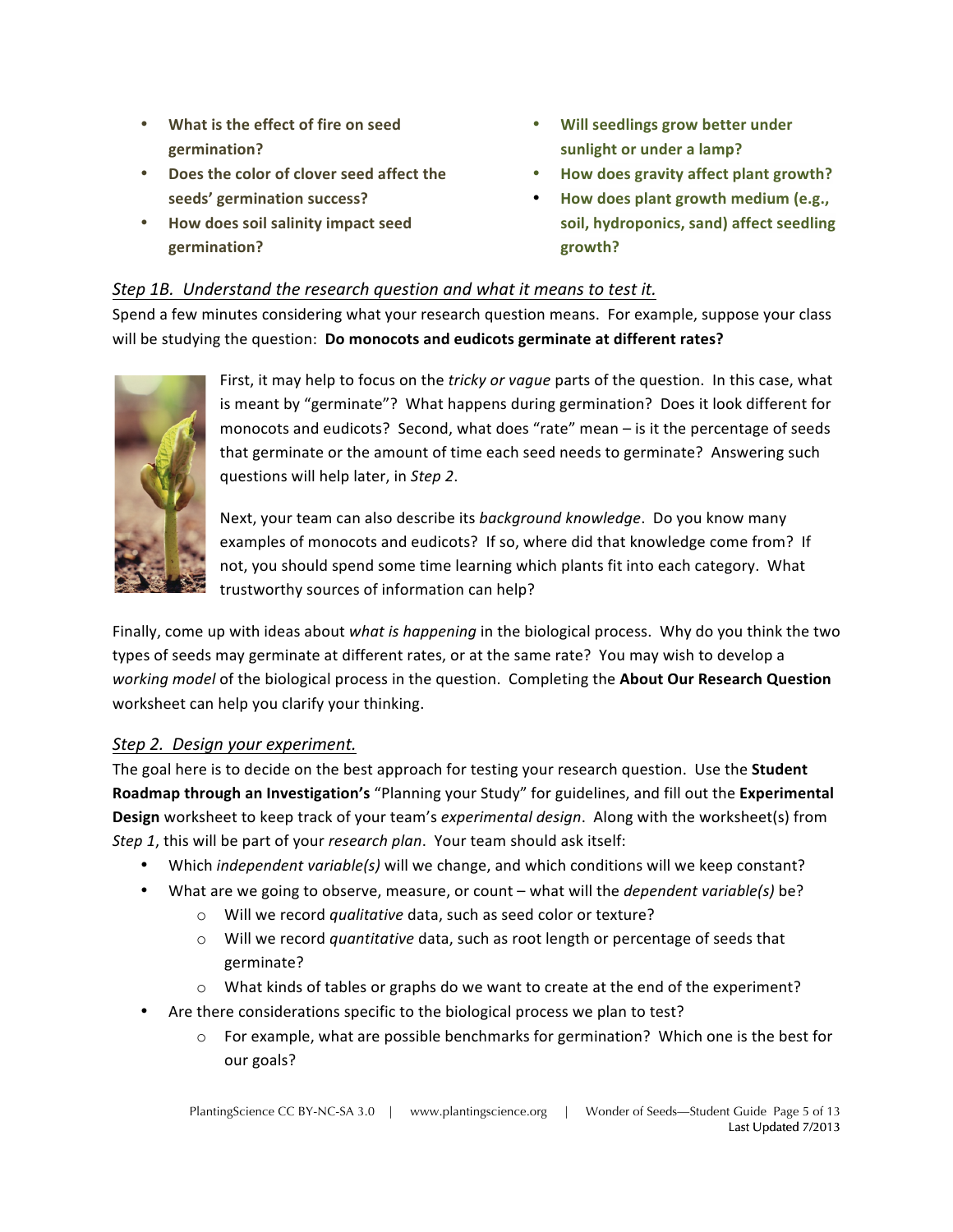- $\circ$  To draw meaningful conclusions, it is important to record information on multiple individuals.
	- If you will calculate averages or statistics, include at least five seeds per treatment.
	- If you will calculate percent germination, include at least ten seeds to yield one calculation.
	- To calculate *average* percent germination, at least three replicates are needed per treatment.
	- Few plant species have 100% germination success, even under ideal conditions. You may wish to plant extra seeds for any measurements where germination must occur before you can collect data.
- Most importantly, **does our experiment address our research question?** 
	- $\circ$  Ask this several times as you go, and change your experiment if you get off track.

Creativity is valued among scientists. Breakthroughs often come when a researcher looks at a problem in a new way or tries a novel method to answer a question. Figuring out your own way of providing a light treatment to seedlings, for example, could let you test a question that is otherwise unanswerable. Equally important is careful and systematic thinking, planning, and measuring. If you will test the effect of light intensity on plant growth, for example, keeping conditions like temperature and moisture the same for all plants is critical.

#### *Step 3. Predict what will happen in your experiment.*

The **Student Roadmap through an Investigation's** "Research Question" describes what a *research prediction* is and how to develop one. Record your thinking in the **Experimental Design** worksheet. As a basic guide, ask yourselves:

- What do we predict will happen if we conduct the test and our ideas are correct?
- What do we think is happening biologically that makes our answers credible?

### *Step 4. Blog your ideas.*

Science does not occur in a vacuum. Scientists often work in teams and collaborate with other research labs to answer the same question, or to connect their experiments with others to help answer bigger questions. 

- Talk with your scientist about your ideas on how a seed's environment might affect germination and growth.
- Get feedback on your research plan, and if needed, make changes to it before starting the experiment(s).

### *Step 5. Practice and plan ahead!*

As a team, carefully run through your experimental design, including the methods described on pp. 10-13. Picturing each step in your minds, ask yourselves: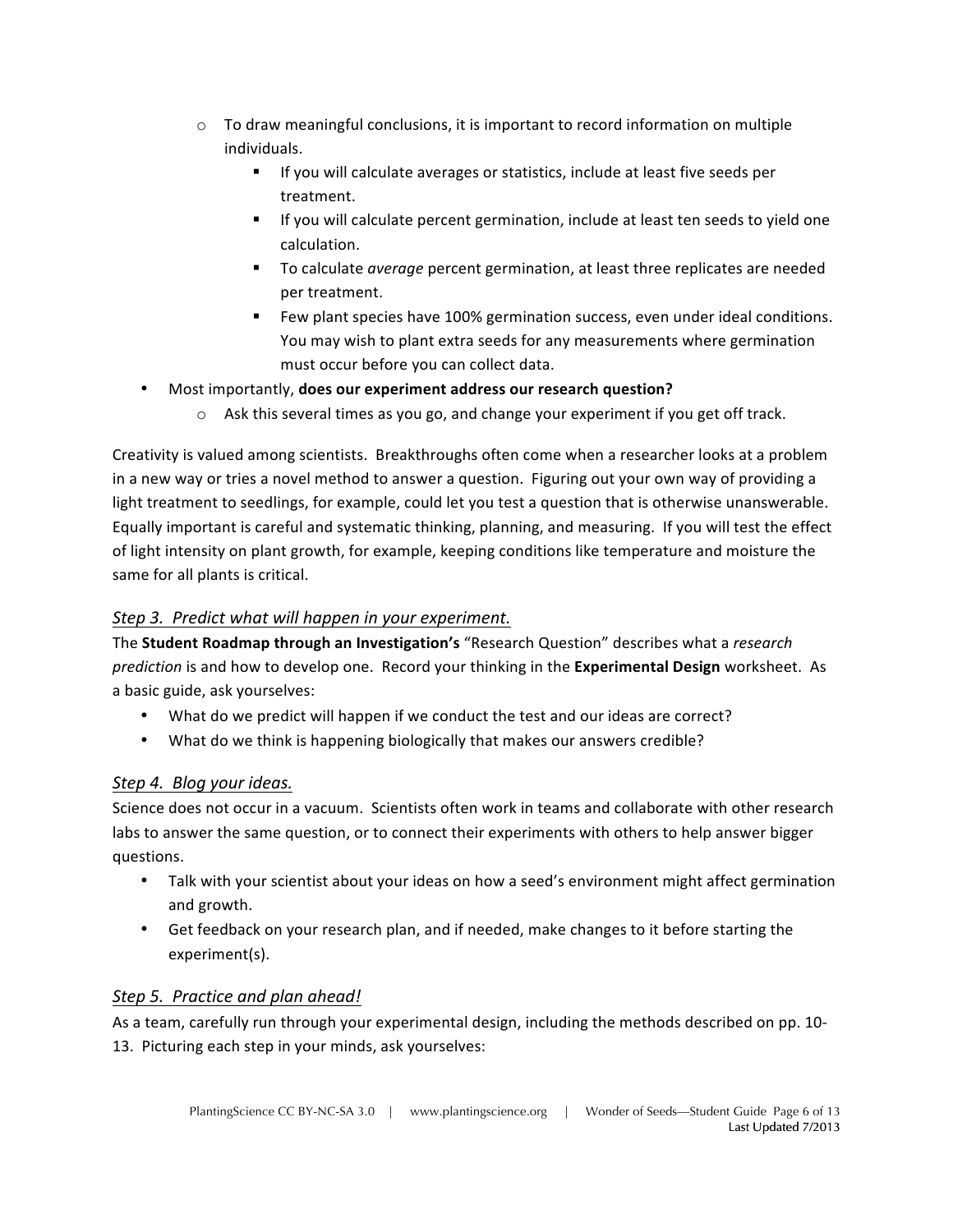- What materials do we need for this step? Are they in the Materials list? (If not, let your teacher know.)
- Are we all comfortable doing this step? (If not, everyone should practice it at least once before the experiment.)
- Must this step happen quickly or in a certain time period? How will we ensure it occurs as needed?

Next, prepare data collection materials:

- At which steps will you record data? How often, and in what format? Who will record it?
- What are the units for each type of data?
- Is a written journal enough? Will you need a computer spreadsheet for the data during or after the experiment?
- What sort of format will allow you to record the data most easily?
	- $\circ$  A sample data collection sheet is shown here, but it is not suited for all experiments:

| <b>Data Form for Team:</b>      |        |              |            | <b>Member of Team</b>          |                     |
|---------------------------------|--------|--------------|------------|--------------------------------|---------------------|
| <b>Seed species</b>             |        |              |            | <b>Number of seeds</b>         |                     |
| Seed description:               |        |              |            |                                |                     |
| <b>Experimental conditions:</b> |        |              |            |                                |                     |
| <b>Date</b>                     | Length | <b>Width</b> | Seed(ling) | Seed swells; seed coat cracks; | <b>Other</b>        |
|                                 | (cm)   | (cm)         | number     | roots, shoots, leaves visible? | <b>Observations</b> |
|                                 |        |              |            |                                |                     |
|                                 |        |              |            |                                |                     |

Finally, consider the experiment as a whole:

- In general, which steps will be happening each day?
- Are there ways to streamline the procedures?
- Who will do each part of the work to ensure that all data is collected and seed(ling)s are cared for?

#### *Step 6. Carry out your experiment(s).*

Besides carrying out the methods you have looked over and practiced in *Step 5*, each member of your team will need to keep a research journal. This is a place to record data and jot down new thoughts or ideas, creating a long-term record of your work. As you carry out the experiment, record everything someone would need to know to recreate it themselves. Record, photograph, illustrate, or graph your data as needed. Even if it wasn't put into the experimental design, take special care to record anything you observe that you think might influence any part of your data, and note any human errors. For further tips, see the Keeping a Research Journal page on the PlantingScience website.

The class will have about two weeks to work on experiments, so explore and perfect your protocols if needed. Your scientist mentor may be able to provide feedback if you have trouble or new ideas. For example, you might notice something early on that could be important in figuring out what your data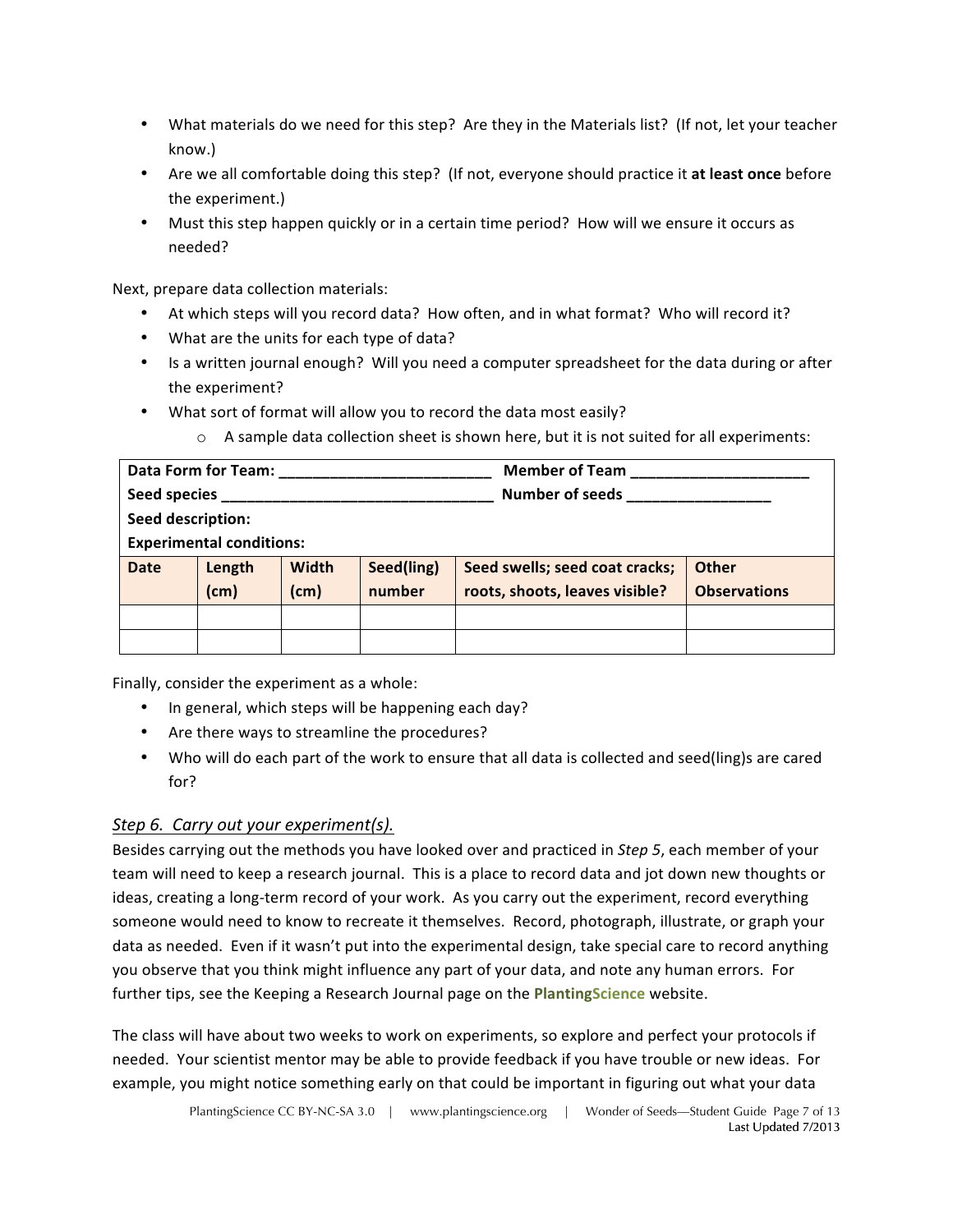mean, such as seed size or which seeds germinate fastest. You may be able to add this new observation even after you start, make regular measurements of it, and include it in your results. This kind of careful observation can be a great source of new experiments and discoveries! If you find interesting results leading to a new question and you have time, you can even do a follow-up experiment.

#### *Step 7. Visualize and analyze your data.*



Your data is the "evidence" you will interpret and use as a basis for drawing conclusions. The numbers and notes in your journal are called raw data. This needs to be put into a format that others can easily read and compare. Which observations and data do you need to analyze, and how can you best display them to others? Summarizing the data in tables, graphs, or charts will help you see trends and patterns in your observations and help you make sense of it. Information on the PlantingScience website can help you learn about Making Meaningful Graphs and, if you want to use software, Using a Spreadsheet. See the **Student Roadmap through** 

an Investigation's "Visualizing and Analyzing Data" for other tips about analyzing your data.

It is not always possible to see differences in the dependent variables between the treatments a research group selects, but stating that you found no difference is okay! A good analysis can open up more questions that might lead to new experiments, and a result of no difference may provide clear avenues towards a new experiment.

#### *Step 8. Make sense of what happened.*

With your teammates, reflect on every part of the investigation, considering the results carefully. See the **Student Roadmap through an Investigation's** "Making Sense of Findings" for tips on developing explanations about what you observed. Some key questions to ask include:

- Did the experiment work, or did something prevent us from taking reliable data?
- What is the best evidence we collected that helps answer the research question?
- Does our data support or contradict our prediction?
- Based on our evidence, what is the best explanation of what is happening?
- How did we arrive at this explanation? Are other explanations possible?
- Are there remaining or new questions that arose? If so, what experiment could we do next?

Filling out the Making Sense of the Data worksheet can help with the process of developing a well-reasoned, convincing argument to explain how you know whether the experiment worked and what the overall results mean. You will have to share your findings in a Storyboard Discussion, so be able to explain what you write. You may also have to prepare a final poster, presentation, or report. You can share your team's ideas with your scientist mentor to practice!

**BLOGGING OPPORTUNITY**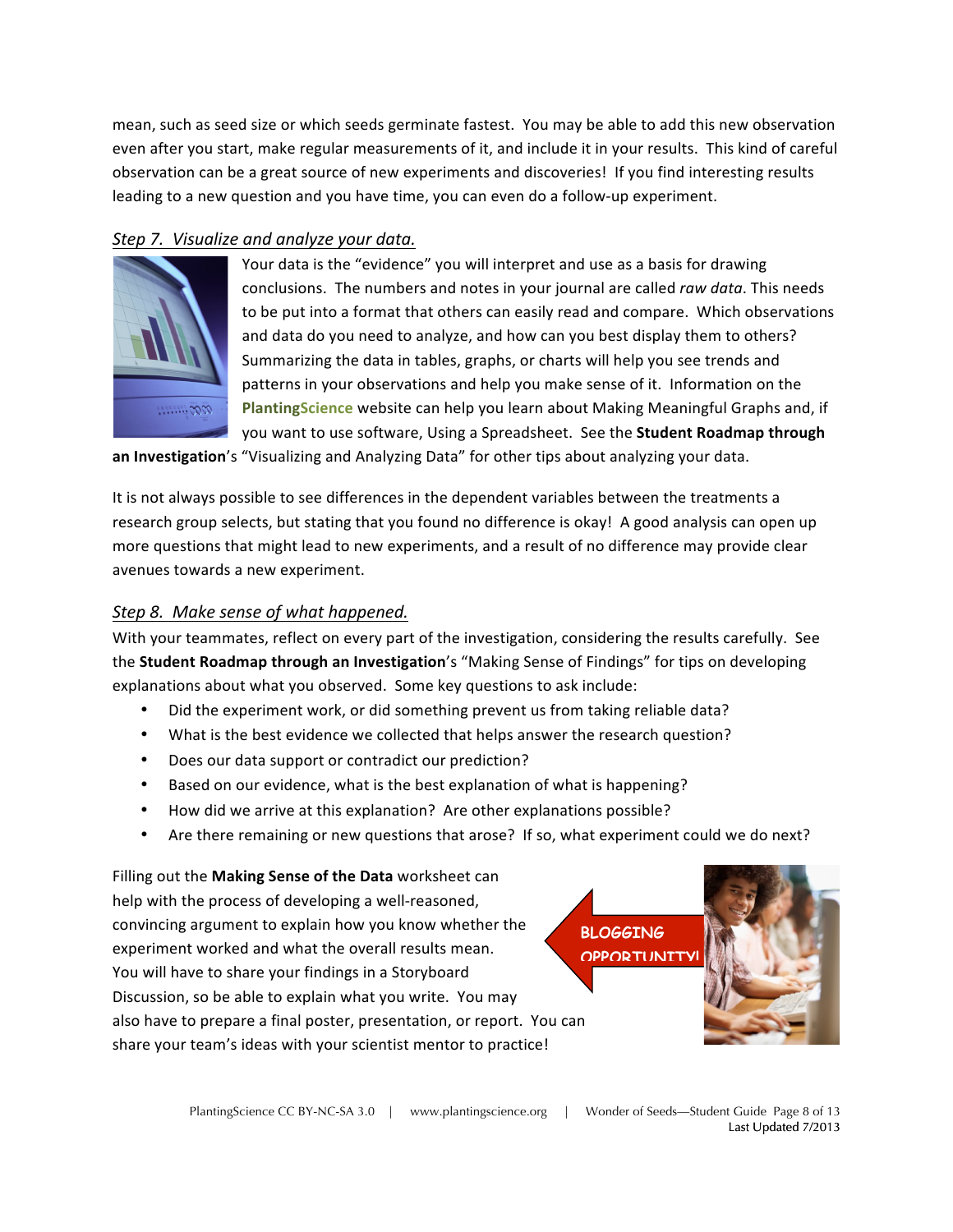Your teacher will lead the Storyboard Discussion, during which your team will explain its findings to your classmates. Be sure to ask for feedback and to provide feedback on your peers' work. Scientists do this regularly by giving presentations at meetings and submitting articles for peer-review before publishing them. If your ideas change after you receive feedback and see others' findings, it's perfectly fine to revise your thinking. That's how science keeps moving forward. Every scientist has been wrong many, many times in their career. The challenge is finding out how things really work!

## $\mathcal{F}$  Happy sprout farming!  $\mathcal{C}$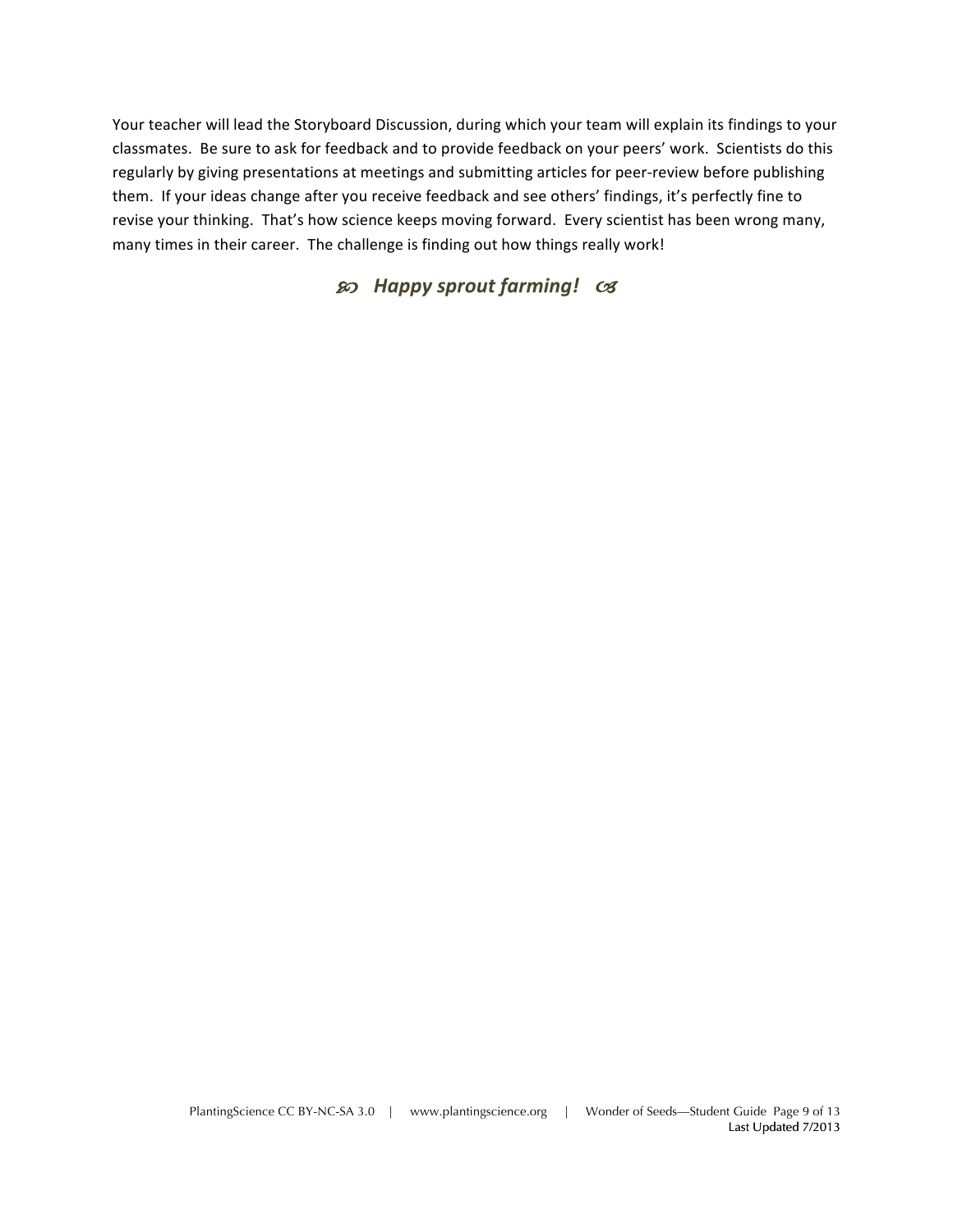

# *CONSTRUCTING A GROWTH CHAMBER TO MONITOR SEED GERMINATION OR PLANT GROWTH*

**Purpose:** Create a suitable environment for seed germination and plant growth.

**How the Method Works:** Plant seeds are in a dormant state and must be provided with a favorable environment before they will germinate. Such environments are usually also suitable for plant growth. This method involves planting seeds so that they can be observed as they germinate and grow. As an alternative to placing seeds in soil, this approach allows monitoring of the earliest stages of germination, when the root and cotyledons first break the seed coat.

**Technical Skill: Simple.** 

**Time Required:** About 20 minutes per day for two days for chamber construction and seed preparation, and 5 minutes per day thereafter for seedling care (excluding any measurements).

#### **Materials:**

- Plant seeds for at least two treatment groups
- Container for soaking seeds, at least 4 cm deep
- Water
- Petri dishes, sealable plastic bags, or empty soda bottles
- Paper towels
- Scissors
- Permanent marker
- (*Method C*) Washed sand
- (*Method D*) Rubber band and netting or cheesecloth

**String** (Optional) Magnifying lens

• Ruler

- (*Optional*) Digital camera
- Means to monitor or control environmental conditions, such as:
	- o Thermometer and heater/cooler
	- $\circ$  Colored lights or light filters
	- $\circ$  Light timers
	- $\circ$  Table salt
	- o Fertilizer
	- $\circ$  Acid or base solution and pH meter or measuring strips

• Light source (40W or higher)

#### **Safety Notes:**

Wear gloves, goggles, and a lab coat when handling chemicals. Lights can be hot, and UV lamps can damage eyesight. Seeds may be treated with irritating chemicals like fungicides or cause allergic reactions. Do not eat or drink in the lab!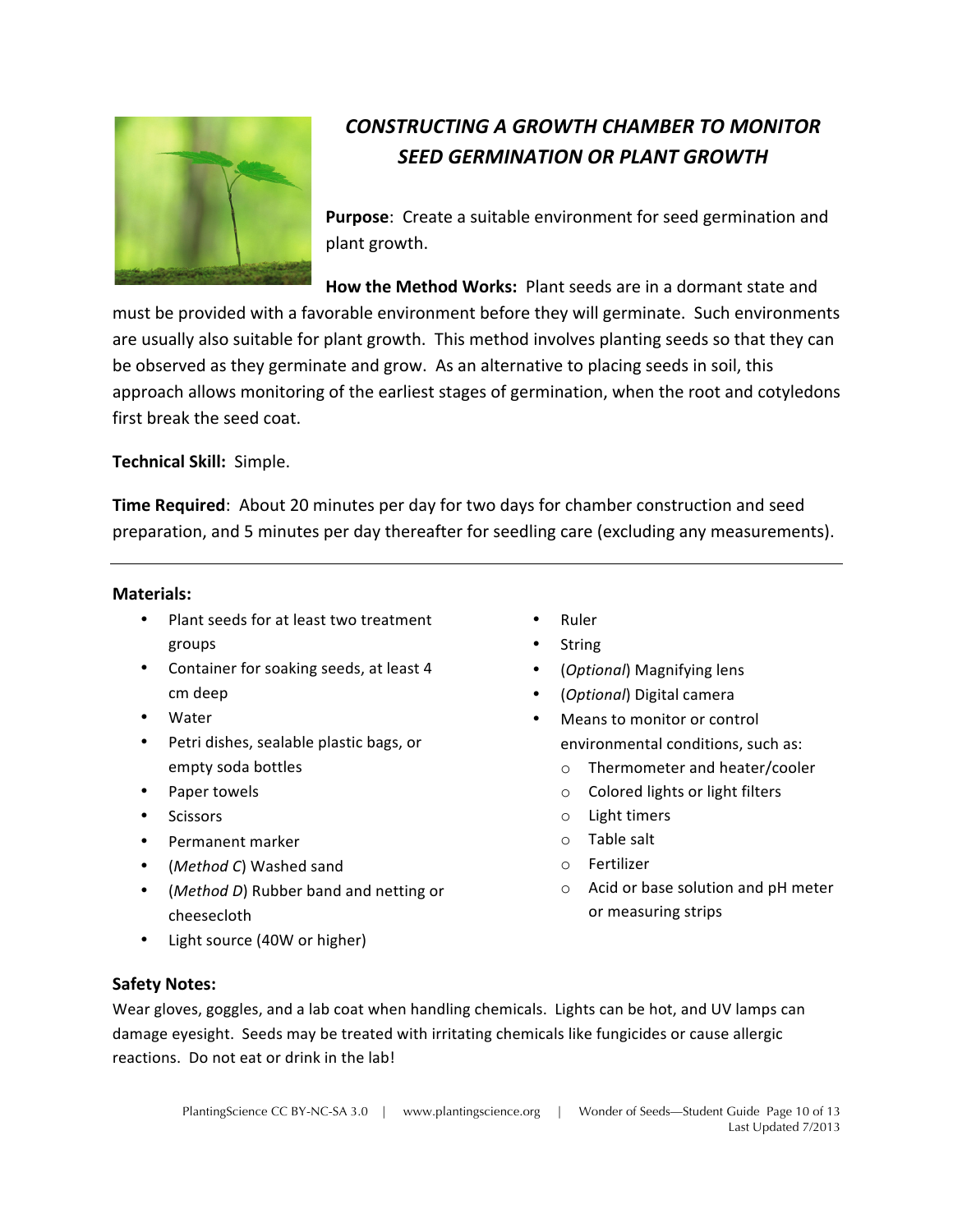#### *Part 1: Seed Preparation (~10 minutes)*

- 2. Choose the kind of seed you will study.
- 3. List the seed you will be growing, conditions to be tested, team name, and your name in your research journal.
	- $\circ$  Do you have enough seeds for all treatments? Each treatment should use the same number of seeds.
- 4. Count out the number of seeds you will use and enter the number in your research journal.
- 5. Examine the seeds you will be using. Record your observations, measurements, sketches, and other notes in your research journal, especially if you see clear variations within the group.
	- o (Optional) A hand lens may help you make better observations of small seeds.
	- (*Optional*) A digital camera can help you document any interesting patterns you see.
- 6. (*Optional*) Look at other teams' seeds, taking notes on size, coloring, and shape to get an idea of seed diversity.
- 7. Place your seeds in a container, and cover them with 2-3 cm of water.
- 8. Soak the seeds overnight to soften the seed coat and let seeds imbibe water, starting the germination process.

### Part 2: Build Growth Chambers (~10 minutes)

- 1. Once the seeds are soaking, choose which type of growth chamber to make from the four methods below.
	- $\circ$  The best choice depends mainly on how many seeds you will study.
- 2. Figure out how many growth chambers to make.
	- o You will need at least one chamber for each treatment.
	- o If you will measure percent germination, each replicate should have its own chamber.
- 3. Gather the materials you need to build the correct number of chambers.
- 4. With a permanent marker, label the outside of each chamber with the planned treatment, type of seeds, planting date, and your team name.
- 5. Construct the chambers according the method you selected.

#### *Method A: Petri Dish*

- 1. Fold a paper towel so that it forms 3-4 layers.
- 2. Place the folded paper towel into a Petri dish. Trim with scissors as needed to fit the dish.
	- $\circ$  The size is usually sufficient to fit 3-8 seeds in one dish.
- 3. If available, you can cover the open dish with a clear plastic or glass lid to limit moisture loss later.

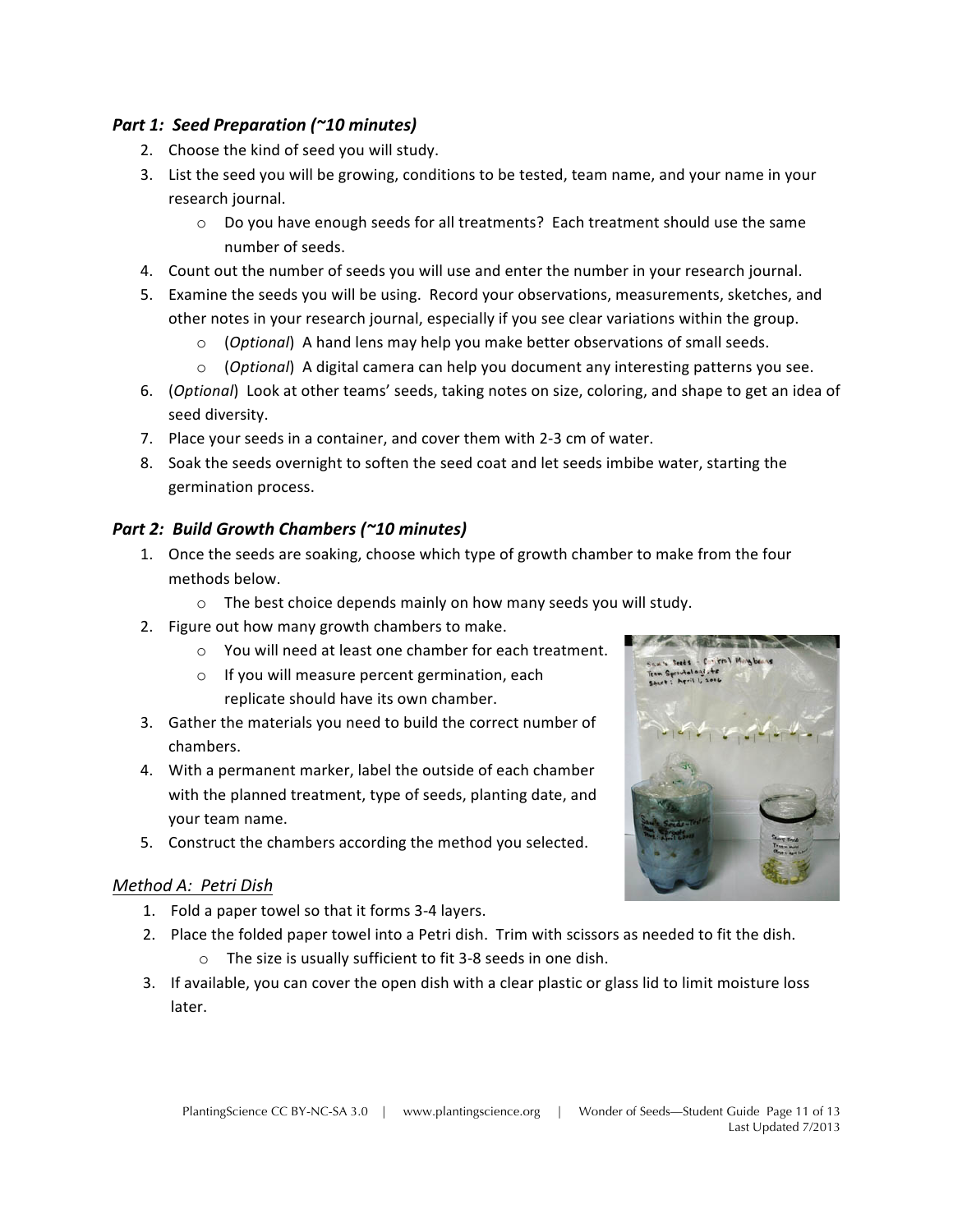#### *Method B: Bagged Seeds*

- 1. Fold a paper towel so that it forms 2-3 layers.
- 2. Check the size of the folded paper towel to ensure that it will fit flat in a sealable plastic bag. Trim as needed.
- 3. In pencil, mark out spaces for the seeds in one treatment/replicate, so that the seeds will be aligned in a row.
	- $\circ$  The size is usually sufficient to fit 6-12 seeds in one bag.
- 4. Place the paper towel inside the bag.

#### *Method C: Bottle's Edge*

- 1. Clean a clear plastic drink container and cut off the top half.
- 2. Line the bottom half of the container with a paper towel folded to form 2-3 layers.
	- $\circ$  The towel should run up the sides of the container. Cut small wedges from the towel if this helps it fit.
	- $\circ$  In pencil, mark out spaces for each seed, so that they will be aligned evenly in a circle.
	- $\circ$  You should be able to fit 10-30 seeds, depending on the size of the bottle.
- 3. Place clean sand in the bottom to keep the paper towel in place.

#### *Method D: Bottle's Base*

- 1. Clean a clear plastic container having a basically flat or rounded bottom and cut off the top half.
	- $\circ$  You will be able to fit anywhere from % teaspoon to 1 tablespoon of seeds, depending on the size of the bottle. This will cover the container bottom with one layer of seeds.
- 2. Cover the top with netting or cheesecloth secured by a rubber band.

### *Part 3. Plant the Seeds (~20 minutes)*

- 1. After seeds have soaked overnight, pour out the water and blot the seeds on a paper towel.
	- $\circ$  Seeds that are too wet will rot instead of germinating, so they should not sit in water from this point on.
- 2. Examine your seeds; record observations and any measurements, especially if you see changes.
- 3. Place the soaked seeds in their growth chambers.
	- $\circ$  Seeds should be distributed so that any that are clearly different from the group overall are equally abundant across treatments and replicates, not all placed in the same group.
	- $\circ$  For *Methods A and B*, open the chamber, moisten the paper towel with water, then place the seeds in their marked locations. Close the chamber.
	- $\circ$  For *Method C*, pour a small amount of water onto the sand, then place seeds in their marked locations between the sidewall of the bottle and the paper towel.
		- The water will wick up the paper towel to provide moisture to the seeds.
	- o For *Method D*, remove the netting, place seeds on the bottom of the container in a single layer, and replace the netting.
	- $\circ$  If your experiment involves treatment with different liquids, use these instead of water as needed.